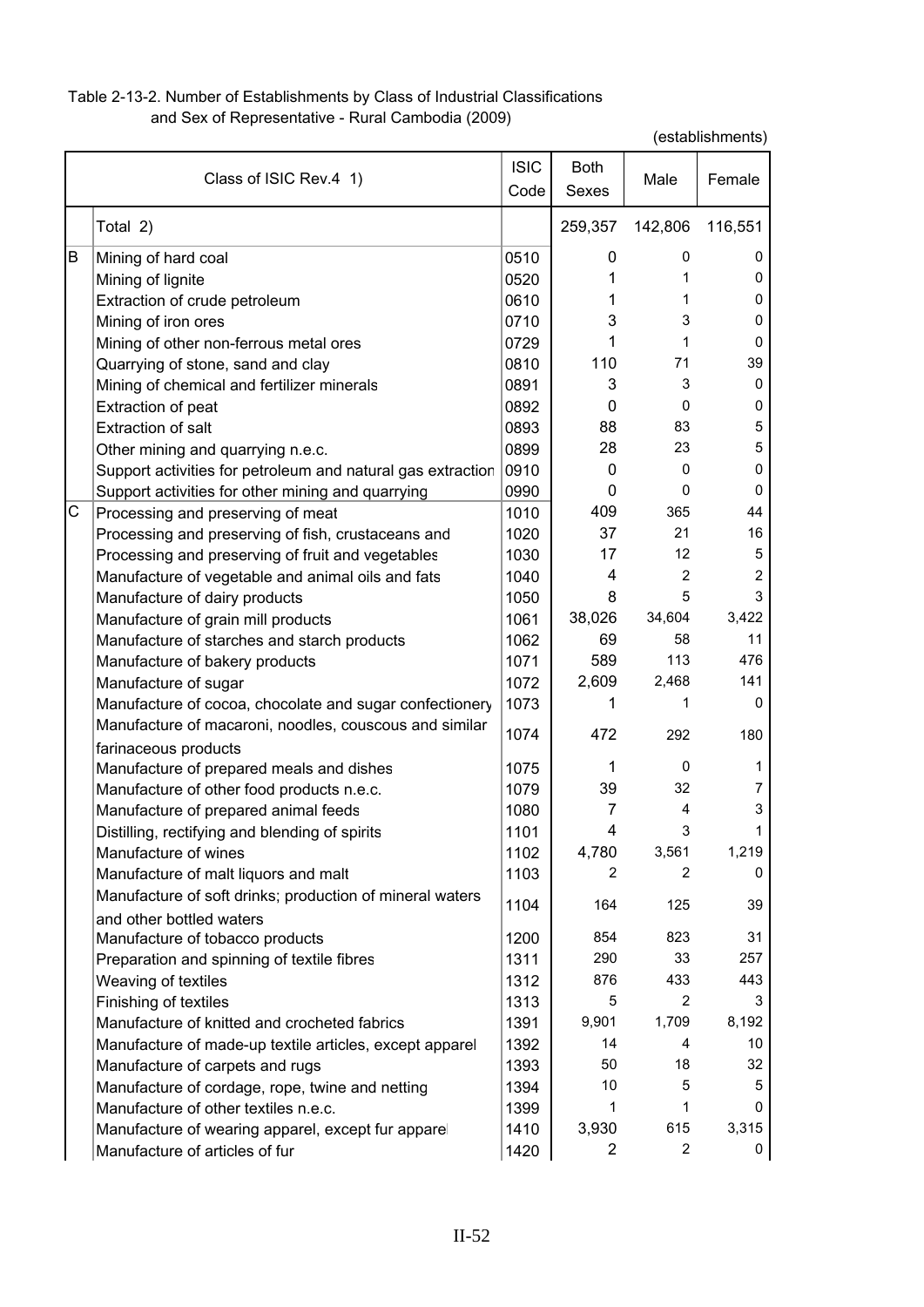| Class of ISIC Rev.4 1)                                                              | <b>ISIC</b><br>Code | Both<br>Sexes  | Male           | Female         |
|-------------------------------------------------------------------------------------|---------------------|----------------|----------------|----------------|
| Manufacture of knitted and crocheted apparel                                        | 1430                | 636            | 42             | 594            |
| Tanning and dressing of leather; dressing and dyeing of                             | 1511                |                | 1              | 0              |
| Manufacture of luggage, handbags and the like, saddlery<br>and harness              | 1512                | 9              | 8              | 1              |
| Manufacture of footwear                                                             | 1520                | 16             | 14             | $\overline{2}$ |
| Sawmilling and planing of wood                                                      | 1610                | 304            | 281            | 23             |
| Manufacture of veneer sheets and wood-based panels                                  | 1621                | 32             | 27             | 5              |
| Manufacture of builders' carpentry and joinery                                      | 1622                | 824            | 786            | 38             |
| Manufacture of wooden containers                                                    | 1623                | 5              | 4              | 1              |
| Manufacture of other products of wood; manufacture of                               |                     |                |                |                |
| articles of cork, straw and plaiting materials                                      | 1629                | 1,243          | 610            | 633            |
| Manufacture of pulp, paper and paperboard                                           | 1701                | 3              | 3              | 0              |
| Manufacture of corrugated paper and paperboard and of                               | 1702                | 11             | 11             | 0              |
| containers of paper and paperboard                                                  | 1709                | 1              | 1              | 0              |
| Manufacture of other articles of paper and paperboard<br>Printing                   | 1811                | 28             | 22             | 6              |
| Service activities related to printing                                              | 1812                | 91             | 74             | 17             |
| Reproduction of recorded media                                                      | 1820                | 8              | 8              | $\mathbf 0$    |
| Manufacture of coke oven products                                                   | 1910                | 22             | 17             | 5              |
| Manufacture of refined petroleum products                                           | 1920                | 4              | 3              | 1              |
| Manufacture of basic chemicals                                                      | 2011                | 1              | 1              | 0              |
| Manufacture of fertilizers and nitrogen compounds                                   | 2012                | 0              | $\Omega$       | 0              |
| Manufacture of plastics and synthetic rubber in primary                             | 2013                | 15             | 14             | 1              |
| Manufacture of pesticides and other agrochemical                                    | 2021                | 1              | 1              | $\mathbf 0$    |
| Manufacture of paints, varnishes and similar coatings,                              |                     |                |                |                |
| printing ink and mastics                                                            | 2022                | 3              | 2              | 1              |
| Manufacture of soap and detergents, cleaning and                                    |                     |                |                |                |
| polishing preparations, perfumes and toilet preparations                            | 2023                | 48             | 35             | 13             |
| Manufacture of man-made fibres                                                      | 2030                | $\overline{2}$ | $\overline{c}$ | 0              |
| Manufacture of pharmaceuticals, medicinal chemical and                              |                     |                |                |                |
| botanical products                                                                  | 2100                | 14             | 6              | ŏ              |
| Manufacture of rubber tyres and tubes; retreading and<br>rebuilding of rubber tyres | 2211                | 1              | 1              | 0              |
| Manufacture of other rubber products                                                | 2219                | 4              | 4              | 0              |
| Manufacture of plastics products                                                    | 2220                | 5              | 5              | 0              |
| Manufacture of glass and glass products                                             | 2310                | 80             | 74             | 6              |
| Manufacture of non-metallic mineral products n.e.c.                                 | 2390                | 1              | 1              | 0              |
| Manufacture of refractory products                                                  | 2391                | 1              | 1              | 0              |
| Manufacture of clay building materials                                              | 2392                | 538            | 439            | 99             |
| Manufacture of other porcelain and ceramic products                                 | 2393                | $\overline{c}$ | 2              | 0              |
| Manufacture of cement, lime and plaster                                             | 2394                | 4              | 4              | 0              |
| Manufacture of articles of concrete, cement and plaster                             | 2395                | 970            | 864            | 106            |
| Cutting, shaping and finishing of stone                                             | 2396                | 7              | 5              | $\overline{2}$ |
| Manufacture of other non-metallic mineral products                                  | 2399                | $\overline{2}$ | 2              | 0              |
| Manufacture of basic iron and steel                                                 | 2410                | 6              | 6              | 0              |
| Manufacture of basic precious and other non-ferrous                                 | 2420                | 0              | 0              | 0              |
| Casting of iron and steel                                                           | 2431                | $\overline{2}$ | $\overline{c}$ | 0              |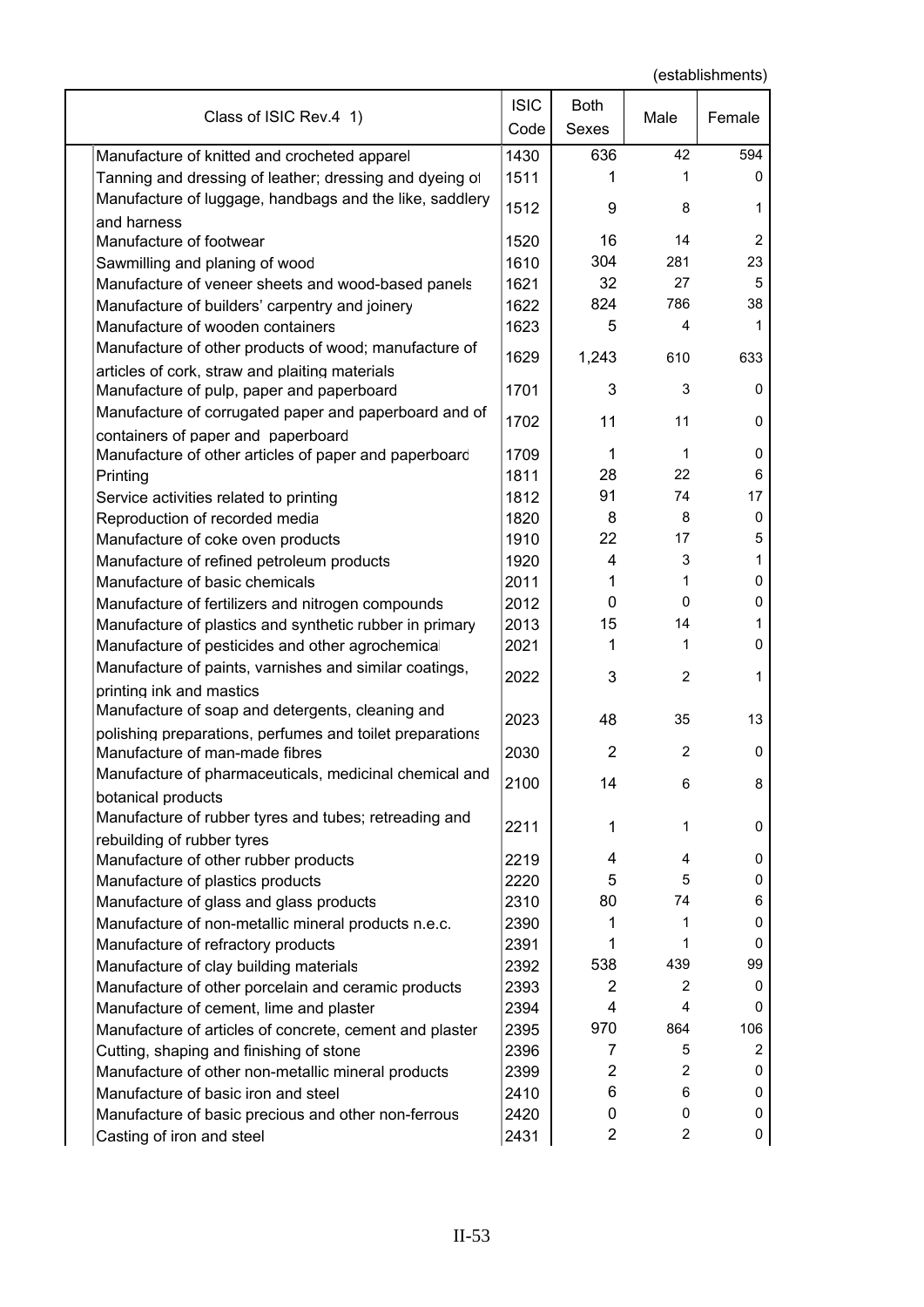| Class of ISIC Rev.4 1)                                                                               | <b>ISIC</b><br>Code | <b>Both</b><br>Sexes | Male           | Female         |
|------------------------------------------------------------------------------------------------------|---------------------|----------------------|----------------|----------------|
| Casting of non-ferrous metals                                                                        | 2432                | 7                    | 7              | 0              |
| Manufacture of structural metal products                                                             | 2511                | 313                  | 299            | 14             |
| Manufacture of tanks, reservoirs and containers of metal                                             | 2512                | 121                  | 113            | 8              |
| Manufacture of steam generators, except central heating                                              | 2513                | 2                    | 2              | 0              |
| hot water boilers<br>Manufacture of weapons and ammunition                                           | 2520                | 19                   | 15             | 4              |
| Forging, pressing, stamping and roll-forming of metal;                                               | 2591                | 4                    | 4              | 0              |
| powder metallurgy                                                                                    |                     |                      |                |                |
| Treatment and coating of metals; machining                                                           | 2592                | 984                  | 934            | 50             |
| Manufacture of cutlery, hand tools and general hardware                                              | 2593                | 578                  | 563            | 15             |
| Manufacture of other fabricated metal products n.e.c.                                                | 2599                | 255                  | 185            | 70             |
| Manufacture of electronic components and boards                                                      | 2610                | 0                    | 0              | 0              |
| Manufacture of communication equipment                                                               | 2630                | 1                    | 1              | 0              |
| Manufacture of irradiation, electrometrical and                                                      | 2660                | $\mathbf{0}$         | 0              | 0              |
| electrotherapeutic equipment<br>Manufacture of magnetic and optical media                            | 2680                | 3                    | 3              | 0              |
| Manufacture of electric motors, generators, transformers                                             |                     |                      |                |                |
| and electricity distribution and control apparatusand                                                | 2710                | 3                    | 3              | 0              |
| control apparatus                                                                                    |                     |                      |                |                |
| Manufacture of other electronic and electric wires and                                               | 2732                | 1                    | 1              | 0              |
| Manufacture of wiring devices                                                                        | 2733                | 0                    | 0              | <sup>0</sup>   |
| Manufacture of domestic appliances                                                                   | 2750                | 303                  | 159            | 144            |
| Manufacture of engines and turbines, except aircraft,                                                | 2811                | 3                    | 3              | 0              |
| vehicle and cycle engines                                                                            |                     |                      |                |                |
| Manufacture of other pumps, compressors, taps and                                                    | 2813                | 0                    | 0              | 0              |
| Manufacture of ovens, furnaces and furnace burners                                                   | 2815                | 10                   | 4              | 6              |
| Manufacture of other general-purpose machinery                                                       | 2819                | 0                    | 0              | 0              |
| Manufacture of agricultural and forestry machinery                                                   | 2821                | 3                    | 3              | O              |
| Manufacture of machinery for food, beverage and tobacco<br>processing                                | 2825                | $\overline{c}$       | 1              | 1              |
| Manufacture of motor vehicles                                                                        | 2910                | $\overline{2}$       | $\overline{c}$ | 0              |
| Manufacture of bodies (coachwork) for motor vehicles;                                                | 2920                | 22                   | 22             | 0              |
| manufacture of trailers and semi-trailers<br>Manufacture of parts and accessories for motor vehicles | 2930                | $\overline{2}$       | $\overline{c}$ | 0              |
| Building of ships and floating structures                                                            | 3011                | 27                   | 27             | 0              |
| Building of pleasure and sporting boats                                                              | 3012                | 1                    | 1              | 0              |
| Manufacture of motorcycles                                                                           | 3091                | 1                    | 1              | 0              |
| Manufacture of bicycles and invalid carriages                                                        | 3092                | 4                    | 3              | 1              |
| Manufacture of other transport equipment n.e.c.                                                      | 3099                | 24                   | 22             | 2              |
| Manufacture of furniture                                                                             | 3100                | 798                  | 720            | 78             |
| Manufacture of jewellery and related articles                                                        | 3211                | 799                  | 681            | 118            |
|                                                                                                      | 3212                | 9                    | 2              | 7              |
| Manufacture of imitation jewellery and related articles<br>Manufacture of musical instruments        | 3220                | 2                    | 2              | 0              |
|                                                                                                      |                     | 3                    | 3              |                |
| Other manufacturing n.e.c.                                                                           | 3290                | 8                    | 8              | 0<br>0         |
| Repair of fabricated metal products                                                                  | 3311                | 231                  | 213            | 18             |
| Repair of machinery                                                                                  | 3312                | 69                   | 67             | $\overline{a}$ |
| Repair of electronic and optical equipment                                                           | 3313                |                      |                |                |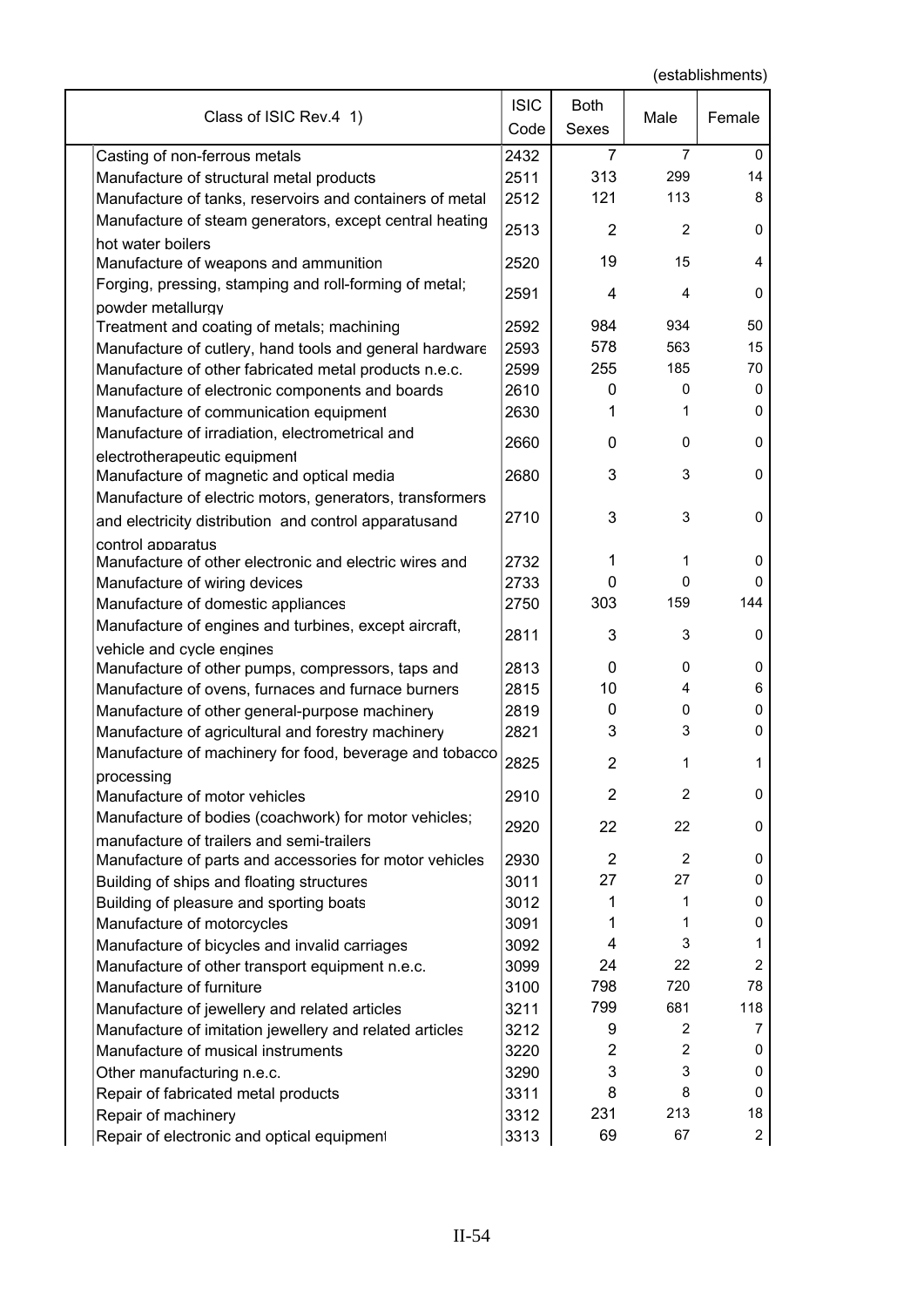|   | Class of ISIC Rev.4 1)                                                                         | <b>ISIC</b><br>Code | <b>Both</b><br>Sexes | Male            | Female          |
|---|------------------------------------------------------------------------------------------------|---------------------|----------------------|-----------------|-----------------|
|   | Repair of electrical equipment                                                                 | 3314                | 62                   | 61              | 1               |
|   | Repair of transport equipment, except motor vehicles                                           | 3315                | 63                   | 63              | 0               |
|   | Repair of other equipment                                                                      | 3319                | 30                   | 29              | 1               |
|   | Installation of industrial machinery and equipment                                             | 3320                | 24                   | 22              | 2               |
| D | Electric power generation, transmission and distribution                                       | 3510                | 5,115                | 4,598           | 517             |
|   | Manufacture of gas; distribution of gaseous fuels through                                      | 3520                | 4                    | $\overline{c}$  | $\overline{c}$  |
|   | Steam and air conditioning supply                                                              | 3530                | 0                    | 0               | 0               |
| Е | Water collection, treatment and supply                                                         | 3600                | 249                  | 190             | 59              |
|   | Collection of non-hazardous waste                                                              | 3811                | 290                  | 214             | 76              |
|   | Treatment and disposal of non-hazardous waste                                                  | 3821                | $\overline{2}$       | 2               | 0               |
|   | Materials recovery                                                                             | 3830                | 0                    | 0               | 0               |
| F | Construction of buildings                                                                      | 4100                | 35                   | 32              | 3               |
|   | Construction of roads and railways                                                             | 4210                | 11                   | 11              | 0               |
|   | Construction of utility projects                                                               | 4220                | 46                   | 44              | 2               |
|   | Construction of other civil engineering projects                                               | 4290                | 1                    | 1               | 0               |
|   | Site preparation                                                                               | 4312                | 1                    | 1               | 0               |
|   | <b>Electrical installation</b>                                                                 | 4321                | 2                    | $\overline{2}$  | 0               |
|   | Plumbing, heat and air-conditioning installatior                                               | 4322                | 0                    | 0               | 0               |
|   | Other construction installation                                                                | 4329                | 1                    | 1               | 0               |
|   | Building completion and finishing                                                              | 4330                | 0                    | 0               | 0               |
|   | Other specialized construction activities                                                      | 4390                | 1                    | 1               | 0               |
| G | Sale of motor vehicles                                                                         | 4510                | 19                   | 18              |                 |
|   | Maintenance and repair of motor vehicles                                                       | 4520                | 1,591                | 1,465           | 126             |
|   | Sale of motor vehicle parts and accessories                                                    | 4530                | 180                  | 136             | 44              |
|   | Sale, maintenance and repair of motorcycles and related<br>parts and accessories               | 4540                | 8,482                | 7,857           | 625             |
|   | Wholesale on a fee or contract basis                                                           | 4610                | 302                  | 219             | 83              |
|   | Wholesale of agricultural raw materials and live animals                                       | 4620                | 399                  | 269             | 130             |
|   | Wholesale of food, beverages and tobacco                                                       | 4630                | 109                  | 59              | 50              |
|   | Wholesale of textiles, clothing and footwear                                                   | 4641                | 40                   | 20              | $20\,$          |
|   | Wholesale of other household goods                                                             | 4649                | 4                    | 3               | 1               |
|   | Wholesale of computers, computer peripheral equipment                                          |                     |                      |                 |                 |
|   | and software                                                                                   | 4651                | $\overline{c}$       | $\overline{2}$  | 0               |
|   | Wholesale of electronic and telecommunications                                                 | 4652                | 29                   | 18              | 11              |
|   | equipment and parts                                                                            |                     | 83                   | 66              | 17              |
|   | Wholesale of agricultural machinery, equipment and                                             | 4653                | 103                  | 74              | 29              |
|   | Wholesale of other machinery and equipment                                                     | 4659                | 43                   | 30              | 13              |
|   | Wholesale of solid, liquid and gaseous fuels and related<br>Wholesale of metals and metal ores | 4661<br>4662        | 139                  | 90              | 49              |
|   |                                                                                                |                     |                      |                 |                 |
|   | Wholesale of construction materials, hardware, plumbing<br>and heating equipment and supplies  | 4663                | 1,423                | 1,051           | 372             |
|   | Wholesale of waste and scrap and other products n.e.c.                                         | 4669                | 14                   | 10              | 4               |
|   | Non-specialized wholesale trade                                                                | 4690                | 9                    | 4               | 5               |
|   | Retail sale in non-specialized stores with food, beverages                                     | 4711                | 1,313                | 528             | 785             |
|   | or tobacco predominating                                                                       |                     |                      |                 |                 |
|   | Other retail sale in non-specialized stores<br>Retail sale of food in specialized stores       | 4719<br>4721        | 81,401<br>6,875      | 27,884<br>1,625 | 53,517<br>5,250 |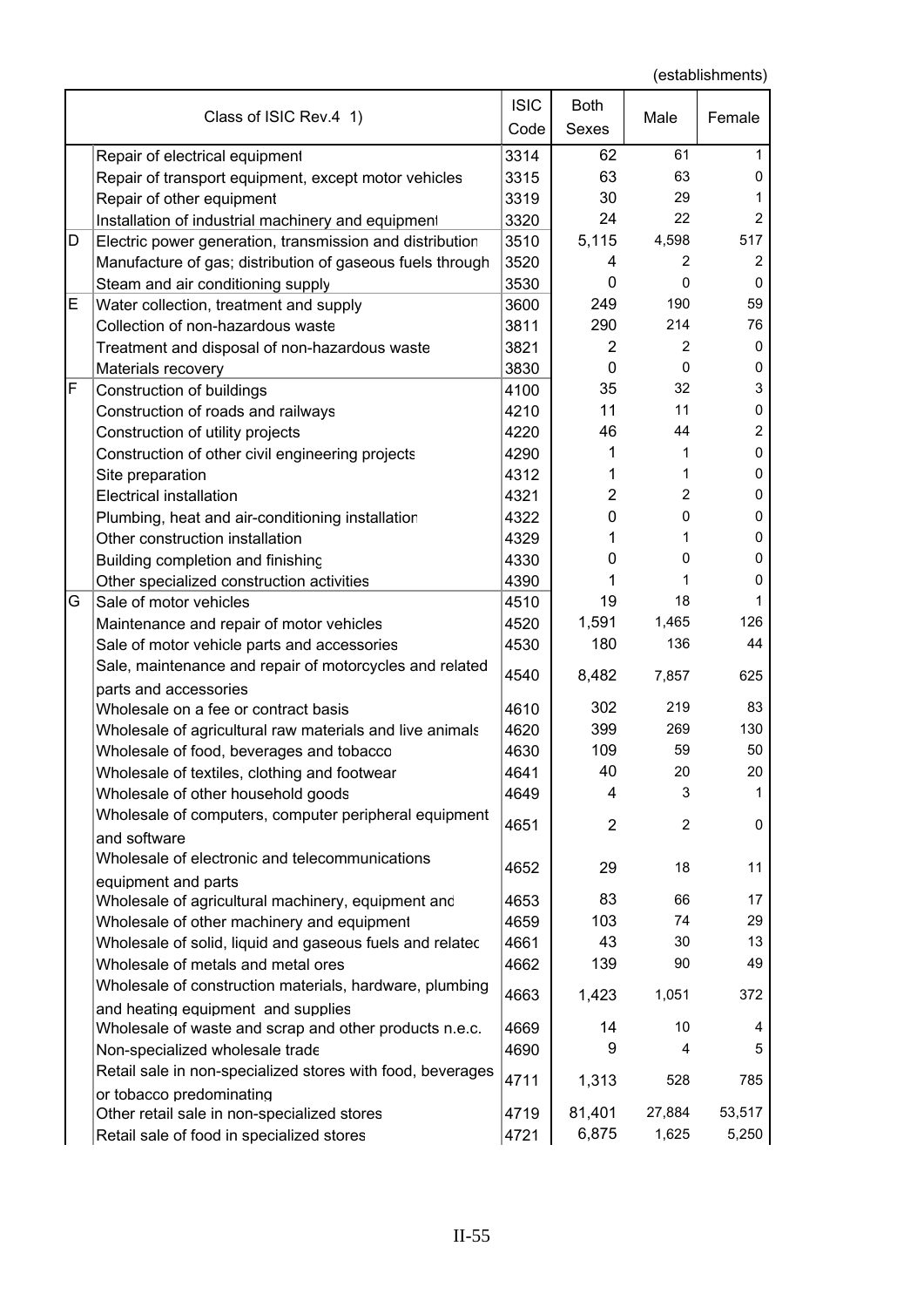|   | Class of ISIC Rev.4 1)                                       | <b>ISIC</b><br>Code | <b>Both</b><br>Sexes | Male           | Female         |
|---|--------------------------------------------------------------|---------------------|----------------------|----------------|----------------|
|   | Retail sale of beverages in specialized stores               | 4722                | 5,703                | 1,408          | 4,295          |
|   | Retail sale of tobacco products in specialized stores        | 4723                | 158                  | 67             | 91             |
|   | Retail sale of automotive fuel in specialized stores         | 4730                | 2,305                | 1,168          | 1,137          |
|   | Retail sale of computers, peripheral units, software and     |                     |                      |                |                |
|   | telecommunications equipment in specialized stores           | 4741                | 1,337                | 1,064          | 273            |
|   | Retail sale of audio and video equipment in specializec      | 4742                | 426                  | 288            | 138            |
|   | Retail sale of textiles in specialized stores                | 4751                | 141                  | 49             | 92             |
|   | Retail sale of hardware, paints and glass in specialized     | 4752                | 45                   | 18             | 27             |
|   | Retail sale of carpets, rugs, wall and floor coverings in    |                     |                      |                |                |
|   | specialized stores                                           | 4753                | 25                   | 5              | 20             |
|   | Retail sale of electrical household appliances, furniture,   |                     |                      |                |                |
|   | lighting equipment and other household articles ir           | 4759                | 1,324                | 564            | 760            |
|   | Retail sale of books, newspapers and stationary in           |                     |                      |                |                |
|   | specialized stores                                           | 4761                | 222                  | 87             | 135            |
|   | Retail sale of music and video recordings in specializec     | 4762                | 243                  | 122            | 121            |
|   | Retail sale of sporting equipment in specialized stores      | 4763                | 285                  | 211            | 74             |
|   | Retail sale of games and toys in specialized stores          | 4764                | 45                   | 15             | 30             |
|   | Retail sale of clothing, footwear and leather articles in    | 4771                | 2,006                | 413            | 1,593          |
|   | specialized stores                                           |                     |                      |                |                |
|   | Retail sale of pharmaceutical and medical goods,             | 4772                | 3,072                | 1,514          | 1,558          |
|   | cosmetic and toilet articles in specialized stores           |                     |                      |                |                |
|   | Other retail sale of new goods in specialized stores         | 4773                | 1,388                | 789            | 599            |
|   | Retail sale of second-hand goods                             | 4774                | 238                  | 40             | 198            |
|   | Retail sale via stalls and markets of food, beverages and    | 4781                | 2,543                | 288            | 2,255          |
|   | tobacco products                                             |                     |                      |                |                |
|   | Retail sale via stalls and markets of textiles, clothing and | 4782                | 3,720                | 460            | 3,260          |
|   | footwear                                                     |                     |                      |                |                |
|   | Retail sale via stalls and markets of other goods            | 4789                | 53                   | 9              | 44             |
|   | Retail sale via mail order houses or via Internet            | 4791                |                      | 0              | 1              |
|   | Other retail sale not in stores, stalls or markets           | 4799                | 1                    | 1              | 0              |
| H | Passenger rail transport, interurban                         | 4911                | 1                    | 1              | 0              |
|   | Urban and suburban passenger land transport                  | 4921                | 25                   | 21             | 4              |
|   | Other passenger land transport                               | 4922                | 432                  | 409            | 23             |
|   | Freight transport by road                                    | 4923                | 814                  | 773            | 41             |
|   | Transport via pipeline                                       | 4930                | 3                    | 2              | 1              |
|   | Sea and coastal passenger water transport                    | 5011                | 0                    | 0              | 0              |
|   | Sea and coastal freight water transport                      | 5012                | 1                    | 1              | 0              |
|   | Inland passenger water transport                             | 5021                | 37                   | 30             | 7              |
|   | Inland freight water transport                               | 5022                | $\overline{2}$       | $\overline{c}$ | 0              |
|   | Passenger air transport                                      | 5110                | 0                    | 0              | 0              |
|   | Freight air transport                                        | 5120                | 0                    | 0              | 0              |
|   | Warehousing and storage                                      | 5210                | 95                   | 78             | 17             |
|   | Service activities incidental to land transportation         | 5221                | 50                   | 40             | 10             |
|   | Service activities incidental to water transportation        | 5222                | 28                   | 22             | 6              |
|   | Service activities incidental to air transportation          | 5223                | 1                    | 1<br>0         | 0<br>0         |
|   | Cargo handling                                               | 5224                | 0                    |                |                |
|   | Other transportation support activities                      | 5229                | 67                   | 65             | $\overline{c}$ |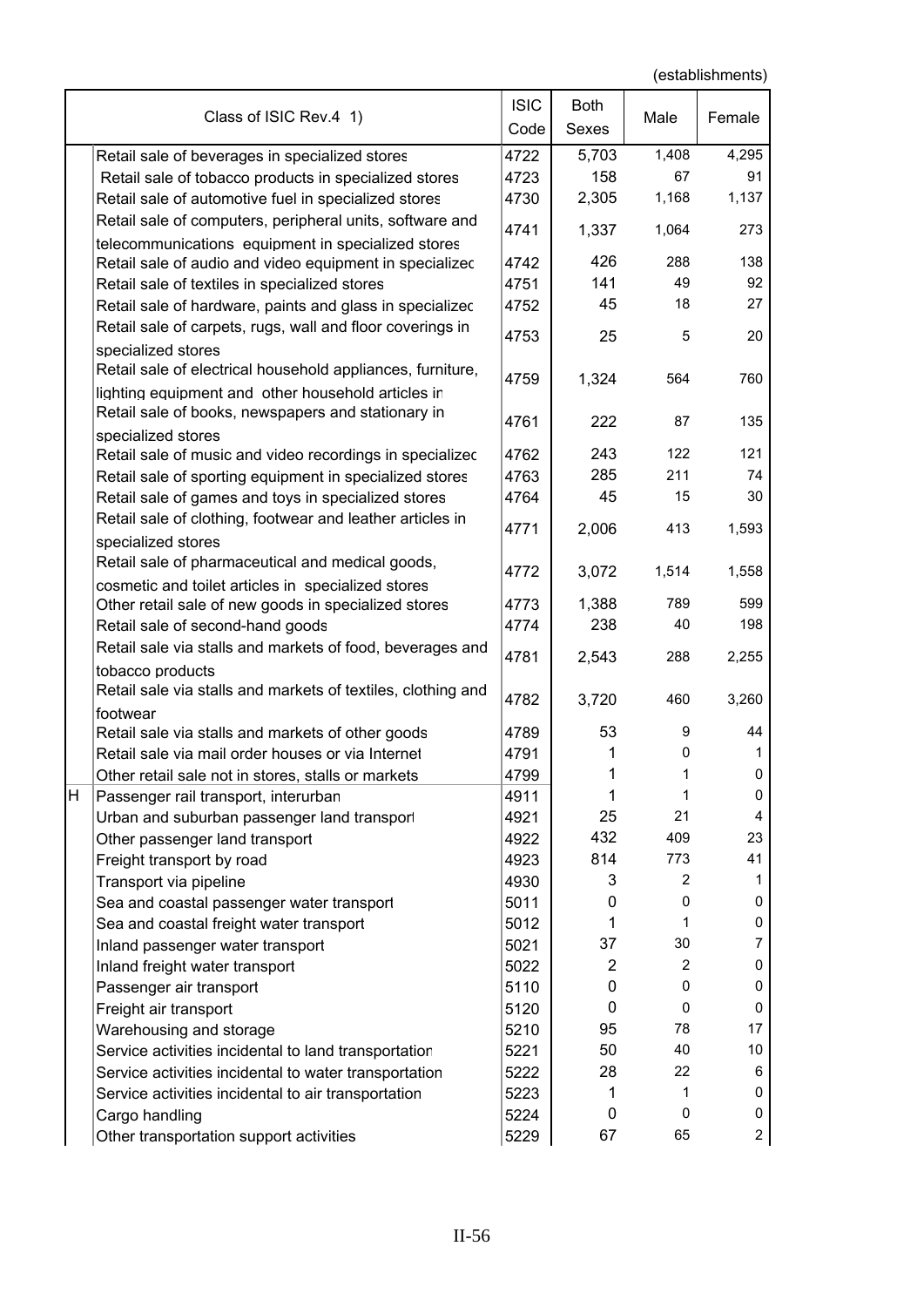|    | Class of ISIC Rev.4 1)                                                            | <b>ISIC</b><br>Code | <b>Both</b><br><b>Sexes</b> | Male           | Female         |
|----|-----------------------------------------------------------------------------------|---------------------|-----------------------------|----------------|----------------|
|    | Postal activities                                                                 | 5310                | 3                           | 3              | 0              |
|    | <b>Courier activities</b>                                                         | 5320                | 0                           | 0              | 0              |
| I  | Short term accommodation activities                                               | 5510                | 410                         | 276            | 134            |
|    | Camping grounds, recreational vehicle parks and trailer                           | 5520                | $\mathbf{0}$                | 0              | 0              |
|    | Other accommodation                                                               | 5590                | 4                           | $\overline{2}$ | 2              |
|    | Restaurants and mobile food service activities                                    | 5610                | 14,815                      | 4,860          | 9,955          |
|    | Event catering                                                                    | 5621                | 375                         | 338            | 37             |
|    | Other food service activities                                                     | 5629                | 12                          | 3              | 9              |
|    | Beverage serving activities                                                       | 5630                | 795                         | 322            | 473            |
| J  | Book publishing                                                                   | 5811                | 6                           | 3              | 3              |
|    | Publishing of directories and mailing lists                                       | 5812                | 10                          | 7              | 3              |
|    | Publishing of newspapers, journals and periodicals                                | 5813                | 0                           | 0              | 0              |
|    | Other publishing activities                                                       | 5819                | 4                           | 4              | 0              |
|    | Motion picture, video and television programme production<br>activities           | 5911                | 1                           | 1              | $\mathbf 0$    |
|    | Motion picture, video and television programme post-                              | 5912                | $\mathbf{0}$                | 0              | 0              |
|    | production activities<br>Motion picture, video and television programme           | 5913                | 1                           | 1              | $\mathbf 0$    |
|    | distribution activities                                                           |                     |                             |                |                |
|    | Motion picture projection activities                                              | 5914                | 8                           | 6              | 2              |
|    | Sound recording and music publishing activities                                   | 5920                | 50                          | 45             | 5              |
|    | Radio broadcasting                                                                | 6010                | 3                           | 3              | 0              |
|    | Television programming                                                            | 6021                | 1                           | 1              | 0              |
|    | <b>Broadcasting activities</b>                                                    | 6022                | 8                           | 7              | 1              |
|    | Wired telecommunications activities                                               | 6110                | 25                          | 23             | $\overline{2}$ |
|    | Wireless telecommunications activities                                            | 6120                | 1,072                       | 1,034          | 38             |
|    | Satellite telecommunications activities                                           | 6130                | $\overline{2}$              | 2              | 0              |
|    | Other telecommunications activities                                               | 6190                | 177                         | 131            | 46             |
|    | Other information technology and computer service                                 | 6209                | 1                           | 1              | $\mathbf 0$    |
|    | Web portals                                                                       | 6312                | 0                           | 0              | 0              |
|    | News agency activities                                                            | 6391                | $\overline{2}$              | 2              | 0              |
|    | Other information service activities n.e.c.                                       | 6399                | 0                           | 0              | 0              |
| K. | Central banking                                                                   | 6411                | $\mathbf{0}$                | 0<br>138       | 0<br>10        |
|    | Other monetary intermediation                                                     | 6419                | 148<br>$\overline{2}$       | 1              | 1              |
|    | Activities of holding companies                                                   | 6420                | 4                           | 3              | 1              |
|    | Trusts, funds and similar financial entities                                      | 6430                | 1                           | 0              | 1              |
|    | <b>Financial leasing</b>                                                          | 6491<br>6492        | 343                         | 300            | 43             |
|    | Other credit granting<br>Other financial service activities, except insurance and |                     |                             | 781            | 1,042          |
|    | pension funding activities, n.e.c.                                                | 6499                | 1,823                       |                |                |
|    | Life insurance                                                                    | 6511                | 0                           | 0              | 0              |
|    | Non-life insurance                                                                | 6512                | 0                           | 0              | 0              |
|    | Administration of financial markets                                               | 6611                | 0                           | 0              | 0              |
|    | Other activities auxiliary to financial service activities                        | 6619                | 1                           | 0              | 1              |
|    | Activities of insurance agents and brokers                                        | 6622                | 0                           | 0              | 0              |
|    | Fund management activities                                                        | 6630                |                             | 1              | 0              |
|    | Real estate activities with own or leased property                                | 6810                | 1                           | 1              | 0              |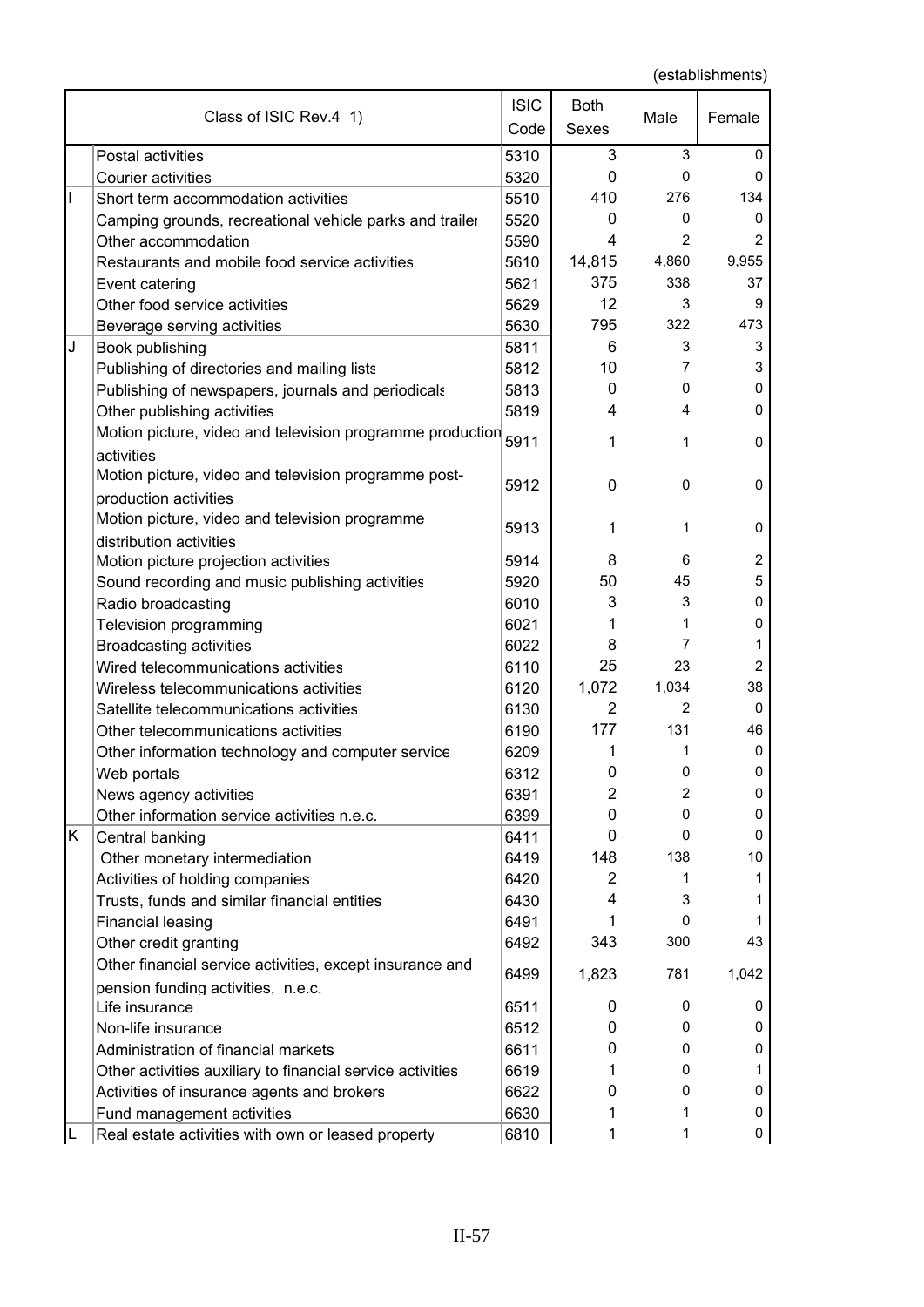|   | Class of ISIC Rev.4 1)                                         | <b>ISIC</b><br>Code | <b>Both</b><br><b>Sexes</b> | Male           | Female       |
|---|----------------------------------------------------------------|---------------------|-----------------------------|----------------|--------------|
|   | Real estate activities on a fee or contract basis              | 6820                | 8                           | 5              | 3            |
| M | Legal activities                                               | 6910                | 0                           | 0              | 0            |
|   | Accounting, bookkeeping and auditing activities; tax           | 6920                | 0                           | 0              | 0            |
|   | Activities of head offices                                     | 7010                | $\mathbf{0}$                | 0              | 0            |
|   | Architectural and engineering activities and related           |                     |                             |                |              |
|   | technical consultancy                                          | 7110                | $\overline{2}$              | 1              | $\mathbf{1}$ |
|   | Research and experimental development on natural               |                     |                             |                |              |
|   | sciences and engineering                                       | 7210                | 1                           | 1              | 0            |
|   | Research and experimental development on social                |                     |                             |                |              |
|   | sciences and humanities                                        | 7220                | $\overline{2}$              | 1              | 1            |
|   | Advertising                                                    | 7310                | 1                           | 1              | 0            |
|   | Specialized design activities                                  | 7410                | $\mathbf{0}$                | 0              | 0            |
|   | Photographic activities                                        | 7420                | 285                         | 248            | 37           |
|   | Other professional, scientific and technical activities n.e.c. | 7490                | 0                           | 0              | 0            |
|   | Veterinary activities                                          | 7500                | 42                          | 35             | 7            |
| N | Renting and leasing of motor vehicles                          | 7710                | 119                         | 111            | 8            |
|   | Renting and leasing of recreational and sports goods           | 7721                | 4                           | 3              | 1            |
|   | Renting of video tapes and disks                               | 7722                | 451                         | 187            | 264          |
|   | Renting and leasing of other personal and householc            | 7729                | 1,038                       | 897            | 141          |
|   | Renting and leasing of other machinery, equipment and          |                     |                             |                |              |
|   | tangible goods                                                 | 7730                | 2,038                       | 1,893          | 145          |
|   | Leasing of intellectual property and similar products,         |                     |                             |                |              |
|   | except copyrighted works                                       | 7740                | $\overline{2}$              | $\overline{2}$ | 0            |
|   | Activities of employment placement agencies                    | 7810                | $\overline{2}$              | 1              | 1            |
|   | Other human resources provision                                | 7830                | 0                           | 0              | 0            |
|   | Travel agency activities                                       | 7911                | 3                           | $\overline{2}$ | 1            |
|   | Tour operator activities                                       | 7912                | $\overline{c}$              | $\overline{2}$ | 0            |
|   | Other reservation service and related activities               | 7990                | 1                           | 1              | 0            |
|   | Private security activities                                    | 8010                | 4                           | 4              | 0            |
|   | Security systems service activities                            | 8020                | 1                           | 1              | 0            |
|   | Combined facilities support activities                         | 8110                | 0                           | 0              | 0            |
|   | General cleaning of buildings                                  | 8121                | 1                           | 0              | 1            |
|   | Landscape care and maintenance service activities              | 8130                | 0                           | $\mathbf 0$    | 0            |
|   | Combined office administrative service activities              | 8211                | 0                           | 0              | 0            |
|   | Photocopying, document preparation and other                   |                     |                             |                |              |
|   | specialized office support activities                          | 8219                | 167                         | 123            | 44           |
|   | Packaging activities                                           | 8292                | 0                           | 0              | 0            |
|   | Other business support service activities n.e.c.               | 8299                | 0                           | 0              | 0            |
| O | General public administration activities                       | 8411                | 4                           | 3              | 1            |
|   | Regulation of the activities of providing health care,         |                     |                             |                |              |
|   | education, cultural services and other social services,        | 8412                | 0                           | 0              | 0            |
|   | excluding social security                                      |                     |                             |                |              |
|   | Public order and safety activities                             | 8423                | $\overline{c}$              | 2              | 0            |
|   | Compulsory social security activities                          | 8430                | $\mathbf 0$                 | 0              | 0            |
| P | Pre-primary and primary education                              | 8510                | 5,991                       | 5,375          | 616          |
|   | General secondary education                                    | 8521                | 906                         | 842            | 64           |
|   | Technical and vocational secondary education                   | 8522                | 38                          | 28             | 10           |
|   | Higher education                                               | 8530                | 215                         | 204            | 11           |